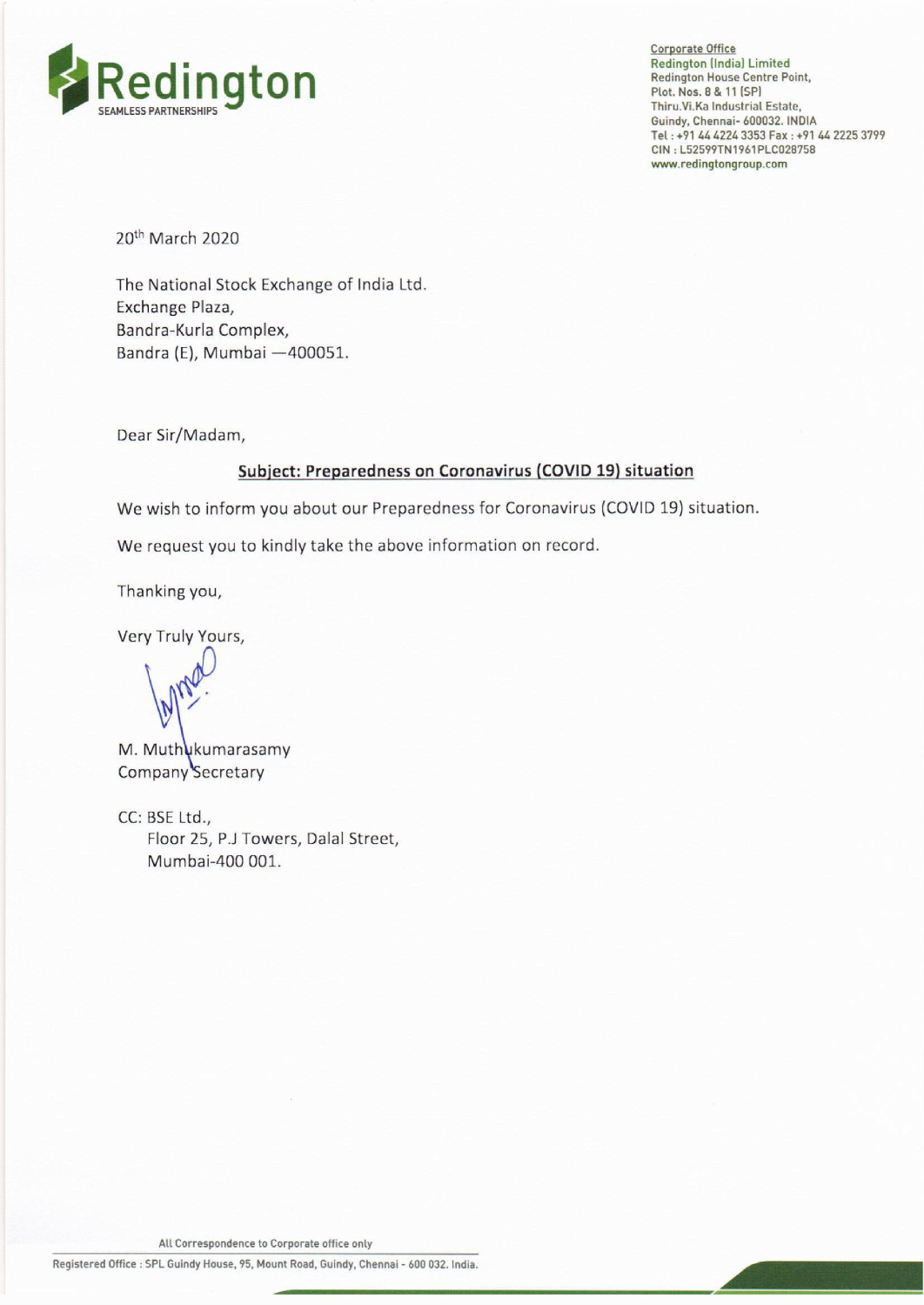

## **Preparedness on Coronavirus (COVID 19) situation**

Mankind is in the grip of the severest crisis that it has encountered in modern times, going back almost a century.

We would like to take this opportunity to express our deepest sympathy and strongest solidarity towards all the people impacted globally. We would also like to applaud the heroism of individuals who are working tirelessly and without a thought for their own well-being, in an effort to help us combat/contain this pandemic.

As a company, we have a Business Continuity Plan in place to counter most conceivable manmade or natural disasters. However, the COVID-19 crisis has called for a completely different and extraordinary level of preparedness and we have tried to put in place contingency plans aimed at safeguarding the interests of all the stake-holders in our eco-system, to the best extent possible.

To date we have not had any reported case at our offices or at our warehouses across all of our markets. The health and well-being of our employees serving us from close to 37 markets are of primary interest to us and we have put in place measures to ensure the safety and protection of our employees by way of introduction of work-from-home facility, strict travel restrictions, limiting visitors to our premises to absolutely the most essential requirements, and promoting video-conferencing/audio conferencing tools for all internal & external meetings.

Redington is fully geared up to maintain Business Continuity through

- Readiness of IT systems & Infrastructure with necessary redundancies
- Planned cross-functional roles
- Isolated, small team-modules which are required to maintain mission critical operations & systems, with full support for their personal daily necessities
- Seamless functioning of Work-from-Home through individual IT tools & connectivity solutions
- Close coordination with vendors, service providers and channel partners to minimize delivery disruptions

To implement any successful business continuity plan, employees play a crucial role and we take pride in the fact that each and every Redingtonian and our colleagues at ProConnect, our Logistics subsidiary/service provider, have continued to give their absolutely all, in our pursuit to do our very best under the circumstances. We take this opportunity to thank all of our vendors, service providers and channel partners, for their support and understanding.

While there has been some world-wide shipment/production delays, we have made every effort to ensure that there is minimum disruption so far, in executing orders received from